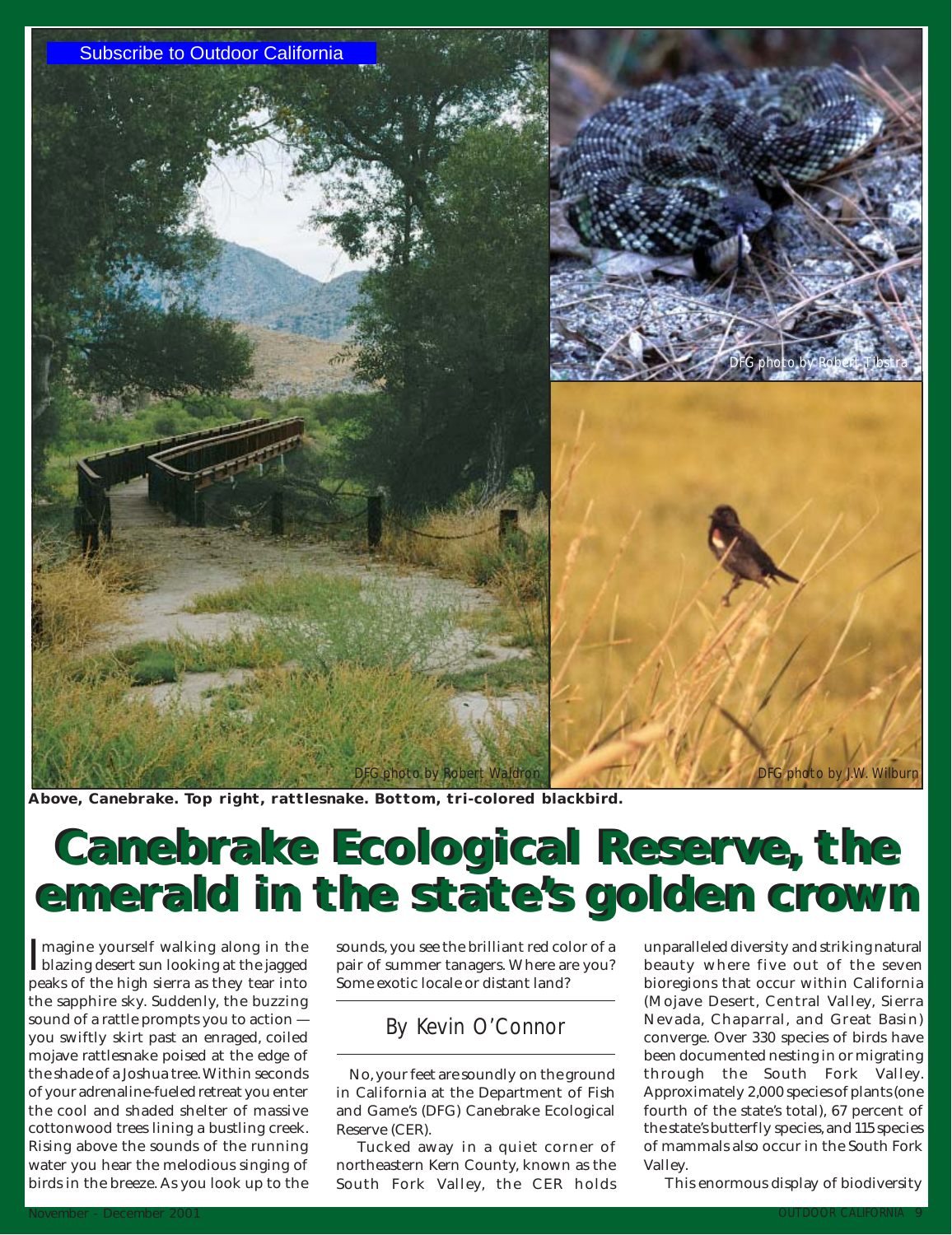

has given the South Fork Valley many distinctions. It was one of the first 10 "Globally Important Bird Areas" designated in the United States. It is also one of four "Flagship Projects" for the California Riparian Habitat Joint Venture. Without question, the CER and the South Fork Valley are a biologist's and nature lover's paradise. And, upon closer inspection, there is even more to offer.

## **History**

The CER is located where the South Fork of the Kern River leaves the steep and rugged hillsides of the Sierra Nevada and enters the flat bottom of the South Fork

*DFG photo by Robert Waldron*

Valley. Historically, the river's natural meander would begin here, as its slower flow would cause the deposition of sediments transported from the high sierra. This meander and high water table formed a wide and fertile carpet of lush riparian habitat along the length of the South Fork Valley's floor. This greenbelt, undoubtedly an oasis and sanctuary for countless numbers of wildlife and fish, supported a vibrant population of Native Americans who were a part of the Tubatulabel culture. It is estimated that the Tubatulabel first inhabited the South Fork Valley at about 1000 B.C. They are a part of the Uto-Aztecan family and are most closely related to other Native

**Historical photograph of Canebrake.**



American cultures of the Great Basin.

The Tubatulabel had several villages or family hamlets throughout the South Fork Valley. The confluence of the South Fork and Canebrake Creek, where the CER is located, was an ideal location for one of these settlements. In fact, today evidence exists throughout the reserve in the form of artifacts, that this site was a very important settlement for the Tubatulabel people during the cooler weather months as they migrated from their summer camps in the high sierra to the lowlands. Food, shelter, and other resources were abundant and able to sustain them throughout most of the year.

The European culture first visited the South Fork Valley in 1834, when Captain Joseph K. Walker of the United States Army made contact with the Tubatulabel near the location of CER. Settlers soon followed and by 1860 fully established residence. Though most of their former lands and culture have been altered, remnants of the Tubatulabel still exist and the descendants still live in the South Fork Valley on the White Blanket Reservation. Though the DFG's mission focuses on the protection of natural resources, it is also committed to providing that same level of stewardship for the significant cultural resources that occur on the CER.

Canebrake Creek was named in 1853 by Lieutenant R.S. Williamson while searching for a railroad route over the Sierra Nevada. Reportedly, Lt. Williamson came up with the name as a result of finding that the Tubatulabel people would camp by the creek and collect a native cane from which they would process a sweet sugary substance. The name of the creek is also the source of the name for the reserve since the watercourse passes through and empties into the South Fork of the Kern River within the boundaries of the CER.

Before acquisition by the state, CER was known as the Bloomfield Ranch. This ranch was one of the first in the South Fork Valley, established as a co-op around 1872, when James Pruitt filed for river water rights on the South Fork of the Kern River. Various owners have operated the Bloomfield Ranch over the last 129 years, and early family names include Rankins, Hutchison, Thomas, Gardner, and Powers. Evidence of this long ranching history is widespread over the CER in the form of old wagons, ditches and structures. Some of the current structures of the main ranch complex date back to the early 1900s. An 1890 cedar and earthen flume still stands and runs along the northern boundary.

This ranching history of the South Fork Valley and Bloomfield Ranch greatly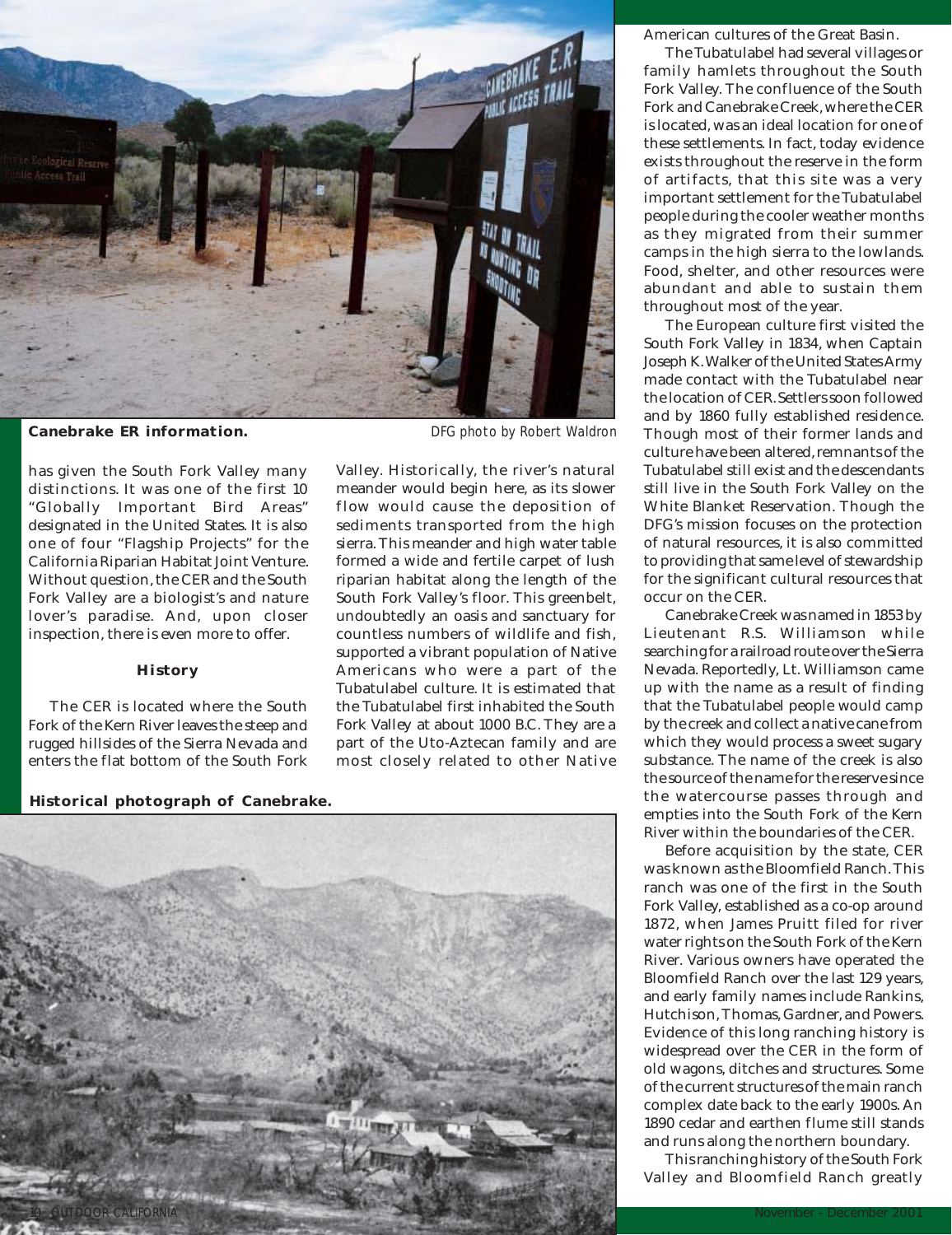altered the river system and riparian habitat that runs through it. Several ditches carry river water away from the river bed to irrigate fertile valley floor soils to grow crops and productive pasture. Many years over the past century the mighty South Fork of the Kern River has almost run dry. Acres of historic riparian woodland has been converted to agriculture, removing key habitat for many riparian dependant species of wildlife. But, not all impacts of this development are negative for the fish and wildlife of the South Fork Valley — the irrigation network spreads water to upland areas that were previously dry. All along the ditch networks, hundreds of riparian trees and shrubs, mostly cottonwoods and willow, have sprung up to take advantage of these year-round water sources. Over the last century the result has been the development of numerous miles of riparian stringer habitats snaking out over the valley floor.

DFG's chapter in the history of the Bloomfield Ranch began in 1990 with the development of a conceptual plan to acquire and protect riparian habitat in the South Fork Valley. DFG coordinated with the Partners in Flight Program and completed this plan in accordance with the California Riparian Habitat Conservation Program of the Wildlife Conservation Board (WCB). DFG acquired the Bloomfield Ranch in 1994 and involved the valuable assistance of many partners including agencies such as the WCB, the U.S. Forest Service (USFS), and the Bureau of Land Management (BLM). Other invaluable partners included members of the private sector such as neighboring land owner Carl Allen, and non-profit conservation organizations such as The Nature Conservancy and Audubon Society. In 1996 the Bloomfield Ranch and its 1,300 acres became the Canebrake Ecological Reserve as it was designated by the California Fish and Game Commission. Within the last year, DFG acquired an additional 120 acres that has been added to CER. DFG is also currently making significant progress in acquiring an additional 1,000 acres of adjacent Cap Canyon to permanently protect a valuable wildlife corridor and watershed that flows to the CER.

# **Who calls the Canebrake home?**

Many species of fish, wildlife, and plants call CER and its habitats home. In fact, numerous rare species either occur or have strong potential to exist on the property. One is the southwestern willow

flycatcher (*Epidonax traillii extimus*)*.* This species of bird nests only in dense riparian vegetation associated with watercourses and wetlands. Populations declined in the 20th century primarily due to the loss and modification of this habitat type. This species is currently listed by the federal and state agencies as endangered and protected under their respective laws. The southwestern willow flycatcher is known to breed at only 75 sites in riparian areas throughout the southwest. The South Fork Valley is currently the western-most extension of this breeding range with several pairs nesting at a nearby Audubon Preserve. Within the last couple of years, biologists have detected the presence of

male southwestern willow flycatchers apparently attempting to establish territories on the CER where suitable nesting habitat either exists or is being restored. Undoubtedly, through the DFG's management, with assistance from its partners, the CER, along with the rest of the South Fork Valley, will significantly contribute to the successful recovery of this rare species.

Other rare species that occur on the CER include the yellow-billed cuckoo (*Coccyzus americanus*), tricolored blackbird (*Agelaius tricolor*), summer tanager (*Piranga rubra*) and southwestern pond turtle (*Clemmys marmorata pallida*). In the early 20<sup>th</sup> century, foothill yellow-

**Canebrake trail leads to many attractions.**

*DFG photo by Robert Waldron.*





**A rock house, part of the old ranch.**

*DFG photo by Robert Waldron*